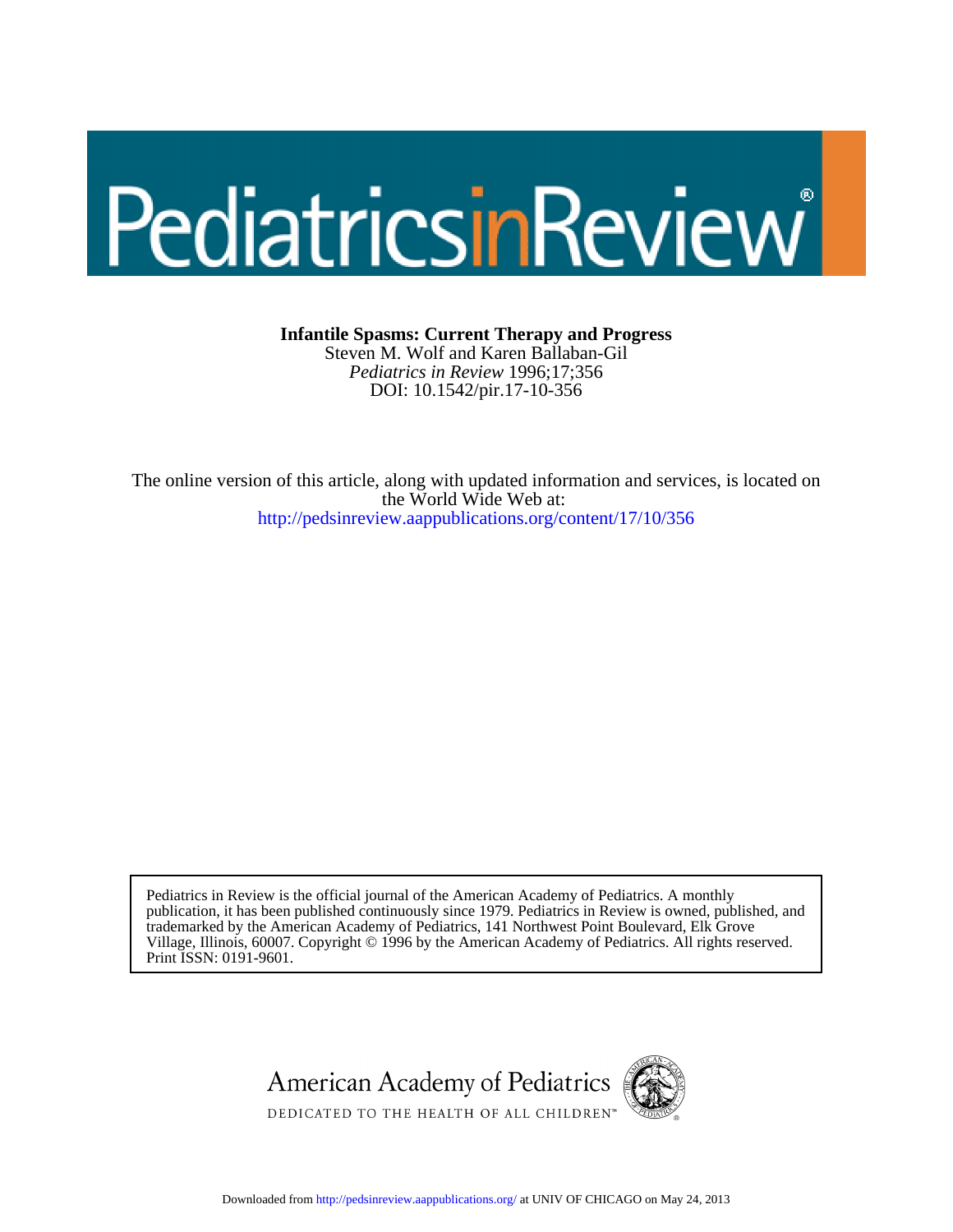# **Infantile Spasms: Current Therapy and Progress<br>Prospective Study of Outcome of Infants**<br>With Infantile Sparms Tracted During and accumulated experience, nei

**N BRIEF<br>
Infantile Spasms: Currer**<br>
Prospective Study of Outcome of Infants<br>
With Infantile Spasms Treated During Prospective Study of Outcome of Infants<br>With Infantile Spasms Treated During<br>Controlled Studies of Adrenocorticotropi<br>Hormone and Prednisone. Glaze DG,<br>Hrachovy RA, Frost JD, et al. *J Pediatrics.*<br>1998; 112:389-396.<br>Treat **Controlled Studies of Adrenocorticotropic**<br>**Hormone and Prednisone.** Glaze DG,<br>Hrachovy RA, Frost JD, et al. *J Pediatrics.*<br>1998; 112:389-396.<br>**timent of Infantile Spasms with High-<br>dosage Vitamin B6. Pietz J, Benninger** 

**IP98**; 112:389-396.<br> **Infantile Spasms with High-**<br> **Infantile Spasms: Outcome and Prognostic Schafer H, et al.** *Epilepsia***. 1993;34:757–763<br>
<b>Infantile Spasms: Outcome and Prognostic Factors of Cryptogenic and Symptomati** 

tment of Infantile Spasms with High-<br>dosage Vitamin B6. Pietz J, Benninger C,<br>Schafer H, et al. *Epilepsia*. 1993;34:757–763<br>strile Spasms: Outcome and Prognostic<br>Factors of Cryptogenic and Symptomatic<br>Groups. Koo B, Hwang dosage Vitamin B6. Pietz J, Benninger C,<br>Schafer H, et al. *Epilepsia*. 1993;34:757–763<br>ntile Spasms: Outcome and Prognostic<br>Factors of Cryptogenic and Symptomat<br>Groups. Koo B, Hwang PA, Logan WJ.<br>*Neurology*. 1993;43:2322 *Neurology.* 1993;43:2322-2327

- Groups. Koo B, Hwang PA, Logan WJ.<br> *Neurology*. 1993;43:2322-2327<br> **Predicting Favorable Outcome in Idiopathic**<br>
West Syndrome. Dulac O, Plouin P.<br>
Jambaque I. Epilepsia. 1933;34:747-756<br> **The Role of Vigabatrin in the Ma** Jambaque I. *Epilepsia.* 1933;34:747-756
- **The Role of State of Neurology.** 1993;43:2322-2327<br> **Predicting Favorable Outcome in Idiopathic** the West Syndrome. Dulac O, Plouin P.<br>
West Syndrome. Dulac O, Plouin P.<br>
Jambaque I. Epilepsia. 1933;34:747-756<br> **The Role** *Neurology.* 1993;43(suppl):S26-S28 Jambaque 1. *Epitepsia.* 1933;34:/4/-/56<br>The Role of Vigabatrin in the Management<br>Infantile Epiteptic Syndromes. Appletor<br>Neurology. 1993;43(suppl):S26-S28<br>High-Dose, Long Duration Versus Low-Dose,<br>Short Duration Corticotr
- **KOLE OF VIGADATTIN IN THE MANAGEMERT CORTERN AND METALLY ACTOR CORTERN ACTORS AND THE PLONE CORTERN POSECT ACTORS THE PLONE CORTERN DETERNATION** Correction Corticotropin Therapy for After Infantile Spasms. Hrachovy R, Fro Infantile Epileptic Syndromes. Appleton R.<br> *Neurology.* 1993;43(suppl):S26-S28<br>
High-Dose, Long Duration Versus Low-Dose,<br>
Short Duration Corticotropin Therapy for<br>
Infantile Spasms. Hrachovy R, Frost JD,<br>
Glaze D. *Pedia*
- **Intantile Spasms.** Hrachovy R, Frost JD,<br>Glaze D. *Pediatrics*. 1994;124:803-806<br>**dren Who Develop Epilepsy in the First**<br>Year of Life: A Prospective Study.<br>Czochanska J, Langner-Tyszka B, Losiowski<br>Z, Schmidt-Sidor B. *D* Glaze D. *Pediatrics.* 1994;124:803-806<br>**dren Who Develop Epilepsy in the First<br>Year of Life: A Prospective Study.<br>Czochanska J. Langner-Tyszka B. Losiowski<br>Z. Schmidt-Sidor B.** *Develop Med Child***<br>***Neurol.* **1994;36:344-350** Fear of Elie: A Frospective Study.<br>Czochanska J, Langner-Tyszka B, Losis<br>Z, Schmidt-Sidor B. *Develop Med Chil.*<br>*Neurol*. 1994;36:344-350<br>**Infantile spasms represent an age-**dependent epileptic syndrome tha

Z. Schmidt-Sidor B. *Develop Med Child<br>Neurol*. 1994;36:344-350<br>Infantile spasms represent an age-<br>dependent epileptic syndrome that<br>usually begins between 4 and Neurol. 1994;36:344-350<br>Infantile spasms represent an age-<br>dependent epileptic syndrome that<br>usually begins between 4 and<br>6 months of life; onset is before the Infantile spasms represent an age-<br>dependent epileptic syndrome that<br>usually begins between 4 and<br>6 months of life; onset is before the<br>age of 12 months in about 90% of Infantile spasms represent an age-<br>dependent epileptic syndrome that<br>usually begins between 4 and<br>6 months of life; onset is before the<br>age of 12 months in about 90% of<br>cases. The spasms are characterized dependent epileptic syndrome that<br>usually begins between 4 and<br>6 months of life; onset is before the<br>age of 12 months in about 90% of<br>cases. The spasms are characterized<br>by symmetric, bilateral, brief, and usually begins between 4 and<br>6 months of life; onset is before the<br>age of 12 months in about 90% of<br>cases. The spasms are characterized<br>by symmetric, bilateral, brief, and<br>sudden contractions of the flexor or 6 months of life; onset is before the age of 12 months in about  $90\%$  of cases. The spasms are characterized by symmetric, bilateral, brief, and sudden contractions of the flexor or extensor muscle groups. The seizures age of 12 months in about 90% of<br>cases. The spasms are characterized<br>by symmetric, bilateral, brief, and<br>sudden contractions of the flexor or<br>extensor muscle groups. The seizures<br>may be resistant to treatment, and the cases. The spasms are characterized<br>by symmetric, bilateral, brief, and<br>sudden contractions of the flexor or<br>extensor muscle groups. The seizures<br>may be resistant to treatment, and the<br>syndrome frequently is associated by symmetric, bilateral, brief, and<br>sudden contractions of the flexor or<br>extensor muscle groups. The seizures<br>may be resistant to treatment, and the<br>syndrome frequently is associated<br>with mental retardation. sudden contractions of<br>extensor muscle groups<br>may be resistant to trea<br>syndrome frequently is<br>with mental retardation<br>In 14% to 38% of ca ensor muscle groups. The seizures<br>y be resistant to treatment, and the<br>drome frequently is associated<br>h mental retardation.<br>In 14% to 38% of cases, infantile<br>sms are "cryptogenic," without

may be resistant to treatment, and the<br>syndrome frequently is associated<br>with mental retardation.<br>In 14% to 38% of cases, infantile<br>spasms are "cryptogenic," without<br>identifiable underlying cause. syndrome frequently is associa<br>with mental retardation.<br>In 14% to 38% of cases, inf<br>spasms are "cryptogenic," with<br>identifiable underlying cause.<br>However, the majority of patien with mental retardation.<br>In 14% to 38% of cases, infantile<br>spasms are "cryptogenic," without<br>identifiable underlying cause.<br>However, the majority of patients<br>have so-called "symptomatic" infan-In 14% to 38% of cases, infanti<br>spasms are "cryptogenic," without<br>identifiable underlying cause.<br>However, the majority of patients<br>have so-called "symptomatic" infa<br>tile spasms, with some identifiable spasms are "cryptogenic," without<br>identifiable underlying cause.<br>However, the majority of patients<br>have so-called "symptomatic" infan-<br>tile spasms, with some identifiable<br>pre-, peri-, or postnatal factor that identifiable underlying cause.<br>However, the majority of patients<br>have so-called "symptomatic" infan-<br>tile spasms, with some identifiable<br>pre-, peri-, or postnatal factor that<br>underlies the syndrome: hypoxemia-However, the majority of patien<br>have so-called "symptomatic" ir<br>tile spasms, with some identifial<br>pre-, peri-, or postnatal factor th<br>underlies the syndrome: hypoxe<br>ischemia, intrauterine infection, have so-called "symptomatic" infan-<br>tile spasms, with some identifiable<br>pre-, peri-, or postnatal factor that<br>underlies the syndrome: hypoxemia-<br>ischemia, intrauterine infection, a<br>cerebral malformation or degeneratile spasms, with some identifia<br>pre-, peri-, or postnatal factor th<br>underlies the syndrome: hypoxe<br>ischemia, intrauterine infection,<br>cerebral malformation or degen-<br>tive disorder, tuberous sclerosis pre-, peri-, or postnatal factor that<br>underlies the syndrome: hypoxemia-<br>ischemia, intrauterine infection, a<br>cerebral malformation or degenera-<br>tive disorder, tuberous sclerosis, a<br>genetic abnormality, an inborn error underlies the syndrome: hypoxemia-<br>ischemia, intrauterine infection, a<br>cerebral malformation or degenera-<br>tive disorder, tuberous sclerosis, a<br>genetic abnormality, an inborn error<br>of metabolism, an intracranial hemorischemia, intrauterine infection, a<br>cerebral malformation or degenera-<br>tive disorder, tuberous sclerosis, a<br>genetic abnormality, an inborn erro<br>of metabolism, an intracranial hemor-<br>thage, traumatic delivery, head inju cerebral malformation or degenerative disorder, tuberous sclerosis, a<br>genetic abnormality, an inborn error<br>of metabolism, an intracranial hemor-<br>rhage, traumatic delivery, head injury,<br>or a central nervous system infection tive disorder, tuberous sclerosis, a<br>genetic abnormality, an inborn error<br>of metabolism, an intracranial hemor-<br>thage, traumatic delivery, head injury,<br>or a central nervous system infection.<br>Magnetic resonance imaging, det genetic abnormality, an inborn error<br>of metabolism, an intracranial hemor-<br>shage, traumatic delivery, head injury,<br>a or a central nervous system infection.<br>Magnetic resonance imaging, detailed<br>chromosomal analysis, and sop of metabolism, an intracranial he<br>rhage, traumatic delivery, head in<br>or a central nervous system infec<br>Magnetic resonance imaging, det<br>chromosomal analysis, and sophi<br>cated metabolic screening have rhage, traumatic delivery, head injur<br>or a central nervous system infection<br>Magnetic resonance imaging, detaile<br>chromosomal analysis, and sophisti-<br>cated metabolic screening have<br>enhanced the differentiation of subtl or a central nervous system infection.<br>
Magnetic resonance imaging, detailed<br>
chromosomal analysis, and sophisti-<br>
cated metabolic screening have<br>
enhanced the differentiation of subtle<br>
symptomatic from true cryptogenic<br> Magnetic resonance imaging, detailed<br>chromosomal analysis, and sophisti-<br>cated metabolic screening have<br>enhanced the differentiation of subtle<br>symptomatic from true cryptogenic<br>presentations. presentations. enhanced the differentiation of subtle<br>symptomatic from true cryptogenic<br>presentations.<br>Adrenocorticotropic hormone<br>(ACTH) is the agent used most often<br>to treat infantile spasms, but despite

Adrenocorticotropic hormone symptomatic from true cryptogenic<br>presentations.<br>Adrenocorticotropic hormone<br>(ACTH) is the agent used most often<br>to treat infantile spasms, but despite

**Fantile Spasms: Current Therapy and Progress**<br>
pective Study of Outcome of Infants<br>
With Infantile Spasms Treated During<br>
Controlled Studies of Adrenocorticotropic<br>
Hormone and Prednisone. Glaze DG,<br>
Hrachovy RA, Frost JD dosage Vitamin B6. Pietz J, Benninger C, (150 IU/m<sup>2</sup> per day) ACTH injected<br>
Schafer H, et al. *Epilepsia*. 1993;34:757–763<br> **Infantile Spasms: Outcome and Prognostic**<br>
Factors of Cryptogenic and Symptomatic<br>
Factors of C **Therapy and Progress**<br>years of accumulated experience, nei-<br>ther the optimal dose nor the most **Therapy and Progress**<br>years of accumulated experience, nei-<br>ther the optimal dose nor the most<br>appropriate duration of therapy has<br>been well established. Typically, between the stablished. The stablished experience<br>ther the optimal dose nor the mo<br>appropriate duration of therapy b<br>been well established. Typically,<br>treatment consists of either medi years of accumulated experience, nei-<br>ther the optimal dose nor the most<br>appropriate duration of therapy has<br>been well established. Typically,<br>treatment consists of either medium-<br>(100 IU/m<sup>2</sup> per day) or high-dose ther the optimal dose nor the most<br>appropriate duration of therapy has<br>been well established. Typically,<br>treatment consists of either medium-<br>(100 IU/m<sup>2</sup> per day) or high-dose<br>(150 IU/m<sup>2</sup> per day) ACTH injected appropriate duration of therapy has<br>been well established. Typically,<br>treatment consists of either medium-<br>(100 IU/m<sup>2</sup> per day) or high-dose<br>(150 IU/m<sup>2</sup> per day) ACTH injected<br>intramuscularly for as few as 2 weeks been well established. Typically,<br>treatment consists of either medium-<br>(100 IU/m<sup>2</sup> per day) or high-dose<br>(150 IU/m<sup>2</sup> per day) ACTH injected<br>intramuscularly for as few as 2 weeks<br>or as many as 2 months. Common treatment consists of either medium-<br>(100 IU/m<sup>2</sup> per day) or high-dose<br>(150 IU/m<sup>2</sup> per day) ACTH injected<br>intramuscularly for as few as 2 weeks<br>or as many as 2 months. Common<br>side effects include obesity, hyperten-(100 IU/m<sup>2</sup> per day) or high-dose<br>(150 IU/m<sup>2</sup> per day) ACTH injecter<br>intramuscularly for as few as 2 we<br>or as many as 2 months. Common<br>side effects include obesity, hyper<br>sion, and thrombocytopenia. Seizu intramuscularly for as few as 2 weeks intramuscularly for as few as 2 weeks<br>or as many as 2 months. Common<br>side effects include obesity, hyperten-<br>sion, and thrombocytopenia. Seizures<br>that have responded to treatment with<br>ACTH may relapse when the therapy<br> $Br$ or as many as 2 months. Common Side effects include obesity, hyperten-<br>
sion, and thrombocytopenia. Seizures A<br>
that have responded to treatment with<br>
ACTH may relapse when the therapy<br>
is withdrawn; a second course of side effects include obesity, hyperten<br>sion, and thrombocytopenia. Seizure<br>that have responded to treatment with<br>ACTH may relapse when the therapy<br>is withdrawn; a second course of<br>ACTH may be of benefit. More sion, and thrombocytopenia. Seizure<br>that have responded to treatment wit<br>ACTH may relapse when the therapy<br>is withdrawn; a second course of<br>ACTH may be of benefit. More<br>recently, it has been suggested that that have responded to treatment with<br>ACTH may relapse when the therapy<br>is withdrawn; a second course of<br>ACTH may be of benefit. More<br>recently, it has been suggested that<br>either low-dose (30 IU/m<sup>2</sup> per day)<br>ACTH or oral ACTH may relapse when the therapy is withdrawn; a second course of<br>ACTH may be of benefit. More<br>recently, it has been suggested that<br>either low-dose (30 IU/m<sup>2</sup> per day)<br>ACTH or oral prednisone may be as<br>effective as medium- or high-dose ACTH may be of benefit. More<br>recently, it has been suggested that<br>either low-dose  $(30 \text{ IU/m}^2 \text{ per day})$ <br>ACTH or oral prednisone may be as<br>effective as medium- or high-dose<br>ACTH. **ACTH.** ner low-dose (30 IU/m<sup>2</sup> per day)<br>TH or oral prednisone may be as<br>ective as medium- or high-dose<br>TH.<br>Other agents used in the treatment<br>nfantile spasms include sodium

ACTH or oral prednisone may be as<br>
effective as medium- or high-dose<br>
ACTH.<br>
Other agents used in the treatment<br>
of infantile spasms include sodium<br>
valproate, clonazepam, vitamin B6,<br>
and effective as medium- or high-dose<br>ACTH.<br>Other agents used in the treatment<br>of infantile spasms include sodium<br>valproate, clonazepam, vitamin B6,<br>and vigabatrin. Sodium valproate is ACTH.<br>
Other agents used in the treatment<br>
of infantile spasms include sodium<br>
valproate, clonazepam, vitamin B6,<br>
and vigabatrin. Sodium valproate is<br>
the drug of second choice, when Other agents used in the treatment<br>of infantile spasms include sodium<br>valproate, clonazepam, vitamin B6,<br>and vigabatrin. Sodium valproate is<br>the drug of second choice, when<br>ACTH has failed, followed by clonof infantile spasms include sodium<br>valproate, clonazepam, vitamin B6<br>and vigabatrin. Sodium valproate i:<br>the drug of second choice, when<br>ACTH has failed, followed by clon<br>azepam. High-dose vitamin B6 has valproate, clonazepam, vitamin B6,<br>and vigabatrin. Sodium valproate is<br>the drug of second choice, when<br>ACTH has failed, followed by clon-<br>azepam. High-dose vitamin B6 has<br>been used both as monotherapy and and vigabatrin. Sodium valproate is<br>the drug of second choice, when<br>ACTH has failed, followed by clon-<br>azepam. High-dose vitamin B6 has<br>been used both as monotherapy and<br>as adjunctive therapy, usually after the drug of second choice, when<br>ACTH has failed, followed by clon-<br>azepam. High-dose vitamin B6 has<br>been used both as monotherapy and<br>as adjunctive therapy, usually after<br>treatment with ACTH and in conjunc-ACTH has failed, followed by clone<br>azepam. High-dose vitamin B6 has<br>been used both as monotherapy an<br>as adjunctive therapy, usually after<br>treatment with ACTH and in conju<br>tion with sodium valproate. Vigaazepam. High-dose vitamin B61<br>been used both as monotherapy<br>as adjunctive therapy, usually af<br>treatment with ACTH and in cor<br>tion with sodium valproate. Viga<br>batrin, a new antiepileptic drug been used both as monotherapy and<br>as adjunctive therapy, usually after<br>treatment with ACTH and in conjun<br>tion with sodium valproate. Viga-<br>batrin, a new antiepileptic drug avai<br>able in Europe, has proven especiall as adjunctive therapy, usually after<br>treatment with ACTH and in conjunc-<br>tion with sodium valproate. Viga-<br>batrin, a new antiepileptic drug avail-<br>able in Europe, has proven especially<br>effective in children who have tubertreatment with ACTH and in conjution<br>tion with sodium valproate. Viga-<br>batrin, a new antiepileptic drug ava<br>able in Europe, has proven especial<br>effective in children who have tube<br>ous sclerosis underlying their infan tion with sodium valproate. Viga-<br>batrin, a new antiepileptic drug av<br>able in Europe, has proven especia<br>effective in children who have tub<br>ous sclerosis underlying their infa<br>tile spasms. Clearly, more effectiv batrin, a new antiepileptic drug available in Europe, has proven especially<br>effective in children who have tuber-<br>ous sclerosis underlying their infan-<br>tile spasms. Clearly, more effective<br>and safer therapeutic agents need able in Europe, has proven especially<br>effective in children who have tuber-<br>ous sclerosis underlying their infan-<br>tile spasms. Clearly, more effective<br>and safer therapeutic agents need to<br>be developed. effective in cl<br>
ous sclerosis<br>
tile spasms. C<br>
and safer ther<br>
be developed<br>
The long-t Scale is scalending their infan-<br>spasms. Clearly, more effective<br>is afer therapeutic agents need to<br>developed.<br>The long-term prognosis for chil-<br>n who have infantile spasms

tile spasms. Clearly, more effective<br>and safer therapeutic agents need t<br>be developed.<br>The long-term prognosis for ch<br>dren who have infantile spasms<br>depends to a large extent on the and safer therapeutic agents need to<br>be developed.<br>The long-term prognosis for chil-<br>dren who have infantile spasms<br>depends to a large extent on the<br>underlying etiology. Children who be developed.<br>The long-term prognosis for chil-<br>dren who have infantile spasms<br>depends to a large extent on the<br>underlying etiology. Children who<br>have cryptogenic infantile spasms, The long-term prognosis for chil<br>dren who have infantile spasms<br>depends to a large extent on the<br>underlying etiology. Children who<br>have cryptogenic infantile spasms,<br>but who have a normal neurologic dren who have infantile spasms<br>depends to a large extent on the<br>underlying etiology. Children who<br>have cryptogenic infantile spasms,<br>but who have a normal neurologic<br>and developmental history before the depends to a large extent on the<br>
underlying etiology. Children who<br>
have cryptogenic infantile spasms,<br>
but who have a normal neurologic<br>
and developmental history before the<br>
onset of spasms and a normal physiunderlying etiology. Children who<br>have cryptogenic infantile spasms,<br>but who have a normal neurologic<br>and developmental history before the<br>onset of spasms and a normal physi-<br>cal examination and neuroimaging have cryptogenic infantile spasms,<br>but who have a normal neurologic<br>and developmental history before the<br>onset of spasms and a normal physi-<br>cal examination and neuroimaging<br>prior to therapy, have the most hopebut who have a normal neurologic<br>and developmental history before the<br>onset of spasms and a normal physical<br>examination and neuroimaging<br>prior to therapy, have the most hope<br>ful prognosis; one third to one half and developmental history before the<br>onset of spasms and a normal physi-<br>cal examination and neuroimaging<br>prior to therapy, have the most hope-<br>ful prognosis; one third to one half of<br>such children will be neurologically onset of spasms and a normal physical examination and neuroimaging<br>prior to therapy, have the most hope-<br>ful prognosis; one third to one half of<br>such children will be neurologically<br>and cognitively normal at long-term cal examination and neuroimaging<br>prior to therapy, have the most hope-<br>ful prognosis; one third to one half of<br>such children will be neurologically<br>and cognitively normal at long-term<br>follow-up. Likewise, response to prior to therapy, have the most hope-<br>ful prognosis; one third to one half of<br>such children will be neurologically<br>and cognitively normal at long-term<br>follow-up. Likewise, response to<br>therapy helps predict outcome. ful prognosis; one third to one half of<br>such children will be neurologically<br>and cognitively normal at long-term<br>follow-up. Likewise, response to<br>therapy helps predict outcome.<br>Children who respond to treatment<br>have a bett such children will be neurologically<br>and cognitively normal at long-term<br>follow-up. Likewise, response to<br>therapy helps predict outcome.<br>Children who respond to treatment<br>have a better prognosis for cognitive<br>development t and cognitively normal at long-term follow-up. Likewise, response to<br>therapy helps predict outcome.<br>Children who respond to treatment<br>have a better prognosis for cognitive<br>development than those who do not.<br>Still, of children who have the syntherapy helps predict outcome.<br>Children who respond to treatment<br>have a better prognosis for cognitive<br>development than those who do no<br>Still, of children who have the syn-<br>drome of symptomatic infantile Children who respond to treatment<br>have a better prognosis for cognitive<br>development than those who do no<br>Still, of children who have the syn-<br>drome of symptomatic infantile<br>spasms in which there is an identifi have a better prognosis for cognit<br>development than those who do r<br>Still, of children who have the sy<br>drome of symptomatic infantile<br>spasms in which there is an ident<br>able underlying cause, about 50% drome of symptomatic infantile *Henry M. Adam, MD*<br>spasms in which there is an identifi-<br>able underlying cause, about  $50\%$ <br>will have residual motor impairment spasms in which there is an identifi-

<sup>2</sup><br>and 70% to 80% will be mentally<br>retarded. In the past, mortality associand 70% to 80% will be mentally<br>retarded. In the past, mortality associed with infantile spasms was estiand 70% to 80% will be mentally<br>retarded. In the past, mortality asso<br>ated with infantile spasms was esti-<br>mated to be as high as  $25\%$ ; a more and 70% to 80% will be mentally<br>retarded. In the past, mortality associ-<br>ated with infantile spasms was esti-<br>mated to be as high as  $25\%$ ; a more<br>recent estimate is 5%, probably and 70% to 80% will be mentally<br>retarded. In the past, mortality asso<br>ated with infantile spasms was esti-<br>mated to be as high as 25%; a more<br>recent estimate is 5%, probably<br>reflecting improved supportive mec ated with infantile spasms was esti-<br>mated to be as high as 25%; a more<br>recent estimate is 5%, probably<br>reflecting improved supportive med<br>ical care. recent estimate is 5%, probably<br>reflecting improved supportive<br>ical care.<br>Steven M. Wolf, MD **Fearally improved supportive medical care.**<br>*Steven M. Wolf, MD*<br>*Karen Ballaban-Gil, MD* 

# **Examelencing improved supportive in<br>ical care.<br>Steven M. Wolf, MD<br>Karen Ballaban-Gil, MD<br>Albert Einstein College of Medic** *Alexanderical College Steven M. Wolf, MD<br>Karen Ballaban-Gil, MD<br>Albert Einstein College of Medicine<br>Montefiore Medical Center Steven M. Wolf, MD<br>Karen Ballaban-Gil, MD<br>Albert Einstein College of Me<br>Montefiore Medical Center<br>Bronx, NY* **Bronch M. Wolf**<br>*Karen Ballaban*<br>Albert Einstein (<br>Montefiore Med<br>Bronx, NY

**Bronx, NY**<br>**Comment:** "Infantile spasms" is a clinically descriptive term for a characteristic form of epilepsy, also called **Bronx, NY**<br> **Comment:** "Infantile spasms" is a<br>
clinically descriptive term for a char-<br>
acteristic form of epilepsy, also called<br>
"salaam seizures" in the older litera-**Comment:** "Infantile spasms" is<br>clinically descriptive term for a ch<br>acteristic form of epilepsy, also cal<br>"salaam seizures" in the older liter<br>ture. Typically, although not alway **Comment:** "Infantile spasms" is a clinically descriptive term for a characteristic form of epilepsy, also called "salaam seizures" in the older literature. Typically, although not always, affected infants manifest the epi clinically descriptive term for a char-<br>acteristic form of epilepsy, also called<br>"salaam seizures" in the older litera-<br>ture. Typically, although not always,<br>affected infants manifest the epilepsy<br>with sudden, brief flexio acteristic form of epilepsy, also called<br>"salaam seizures" in the older litera-<br>ture. Typically, although not always,<br>affected infants manifest the epilepsy<br>with sudden, brief flexion of the neck<br>and trunk, accompanied by ture. Typically, although not always,<br>affected infants manifest the epilepsy<br>with sudden, brief flexion of the neck<br>and trunk, accompanied by adduction<br>and flexion of the extremities, so that<br>their hands meet in the midlin ture. Typically, although not always,<br>affected infants manifest the epilepsy<br>with sudden, brief flexion of the neck<br>and trunk, accompanied by adduction<br>and flexion of the extremities, so that<br>their hands meet in the midlin affected infants manifest the epilepsy<br>with sudden, brief flexion of the neck<br>and trunk, accompanied by adduction<br>and flexion of the extremities, so that<br>their hands meet in the midline and<br>their heads bow, mimicking a with sudden, brief flexion of the ne<br>and trunk, accompanied by adductiand flexion of the extremities, so th<br>their hands meet in the midline and<br>their heads bow, mimicking a<br>"salaam" gesture. Early in the cours and trunk, accompanied by adduction<br>and flexion of the extremities, so that<br>their hands meet in the midline and<br>their heads bow, mimicking a<br>"salaam" gesture. Early in the course<br>of infantile spasms, a child's seizures and flexion of the extremities, so that<br>their hands meet in the midline and<br>their heads bow, mimicking a<br>"salaam" gesture. Early in the course<br>of infantile spasms, a child's seizures<br>may be as subtle as head nodding, their hands meet in the midline and<br>their heads bow, mimicking a<br>"salaam" gesture. Early in the cou<br>of infantile spasms, a child's seizu<br>may be as subtle as head nodding,<br>which can be overlooked very easi their heads bow, mimicking a<br>"salaam" gesture. Early in the course<br>of infantile spasms, a child's seizures<br>may be as subtle as head nodding,<br>which can be overlooked very easily<br>as a signal of a serious disorder. of infantile spasms, a child's seizures<br>may be as subtle as head nodding,<br>which can be overlooked very easily<br>as a signal of a serious disorder.<br>When the fuller-blown spasms begin,<br>they tend to occur in clusters, and of infantile spasms, a child's seizures<br>may be as subtle as head nodding,<br>which can be overlooked very easily<br>as a signal of a serious disorder.<br>When the fuller-blown spasms begin,<br>they tend to occur in clusters, and may be as subtle as head nodding,<br>which can be overlooked very easily<br>as a signal of a serious disorder.<br>When the fuller-blown spasms begin,<br>they tend to occur in clusters, and<br>some children may have hundreds of which can be overlooked very easily<br>as a signal of a serious disorder.<br>When the fuller-blown spasms begin,<br>they tend to occur in clusters, and<br>some children may have hundreds of<br>seizure clusters a day. as a signal of a serious c<br>When the fuller-blown s<br>they tend to occur in clu<br>some children may have<br>seizure clusters a day.<br>As characteristic as t en the fuller-blown spasms beging<br>y tend to occur in clusters, and<br>me children may have hundreds c<br>zure clusters a day.<br>As characteristic as the clinical<br>ture can be, so too is the electroe

they tend to occur in clusters, and<br>some children may have hundreds<br>seizure clusters a day.<br>As characteristic as the clinical<br>picture can be, so too is the electro<br>cephalographic pattern associated some children may have hundreds of<br>seizure clusters a day.<br>As characteristic as the clinical<br>picture can be, so too is the electroen<br>cephalographic pattern associated<br>with infantile spasms. Called seizure clusters a day.<br>As characteristic as the clinica<br>picture can be, so too is the electro<br>cephalographic pattern associated<br>with infantile spasms. Called<br>"hypsarrhythmia," it consists of d As characteristic as the clinical<br>picture can be, so too is the electroer<br>cephalographic pattern associated<br>with infantile spasms. Called<br>"hypsarrhythmia," it consists of dif-<br>fuse, disorganized, high-voltage slov picture can be, so too is the electroen-<br>cephalographic pattern associated<br>with infantile spasms. Called<br>"hypsarrhythmia," it consists of dif-<br>fuse, disorganized, high-voltage slow<br>waves with random multifocal spikes cephalographic pattern associated<br>with infantile spasms. Called<br>"hypsarrhythmia," it consists of dif-<br>fuse, disorganized, high-voltage slow<br>waves with random multifocal spikes<br>and sharp waves. Although not with infantile spasms. Called<br>"hypsarrhythmia," it consists of d<br>fuse, disorganized, high-voltage s<br>waves with random multifocal spi<br>and sharp waves. Although not<br>pathognomonic, hypsarrhythmia i "hypsarrhythmia," it consists of dif-<br>fuse, disorganized, high-voltage slow<br>waves with random multifocal spikes<br>and sharp waves. Although not<br>pathognomonic, hypsarrhythmia is<br>typical of infantile spasms. fuse, disorganized, high-vol<br>waves with random multifo<br>and sharp waves. Although<br>pathognomonic, hypsarrhyt<br>typical of infantile spasms.<br>Part of the difficulty in a ves with random multifocal spikes<br>I sharp waves. Although not<br>hognomonic, hypsarrhythmia is<br>ical of infantile spasms.<br>Part of the difficulty in assessing<br>effectiveness of treatment for and sharp waves. Although not<br>pathognomonic, hypsarrhythmia is<br>typical of infantile spasms.<br>Part of the difficulty in assessing<br>the effectiveness of treatment for<br>infantile spasms is that even without

pathognomonic, hypsarrhythmia is<br>typical of infantile spasms.<br>Part of the difficulty in assessing<br>the effectiveness of treatment for<br>infantile spasms is that even without<br>therapy, both the typical seizure pattypical of infantile spasms.<br>Part of the difficulty in assessing<br>the effectiveness of treatment for<br>infantile spasms is that even without<br>therapy, both the typical seizure pat-<br>tern and the hypsarrhythmic elec-Part of the difficulty in assess<br>the effectiveness of treatment for<br>infantile spasms is that even with<br>therapy, both the typical seizure<br>tern and the hypsarrhythmic elec<br>troencephalogram tend to resolve the effectiveness of treatment for<br>infantile spasms is that even without<br>therapy, both the typical seizure pat-<br>tern and the hypsarrhythmic elec-<br>troencephalogram tend to resolve<br>with time. The bad news is that so therapy, both the typical seizure pat-<br>tern and the hypsarrhythmic elec-<br>troencephalogram tend to resolve<br>with time. The bad news is that so<br>many children, once their spasms<br>have passed, are left with other therapy, both the typical seizure pat-<br>tern and the hypsarrhythmic elec-<br>troencephalogram tend to resolve<br>with time. The bad news is that so<br>many children, once their spasms<br>have passed, are left with other tern and the hypsarrhythmic electroencephalogram tend to resolve<br>with time. The bad news is that so<br>many children, once their spasms<br>have passed, are left with other<br>epileptic disorders as well as with troencephalogram tend to resolve<br>with time. The bad news is that so<br>many children, once their spasms<br>have passed, are left with other<br>epileptic disorders as well as with<br>significant retardation. with time. The bad ne<br>many children, once t<br>have passed, are left v<br>epileptic disorders as<br>significant retardation *Have passed, are left with one*<br>epileptic disorders as well as<br>significant retardation.<br>*Henry M. Adam, MD*<br>*Editor, In Brief* significant retardation.